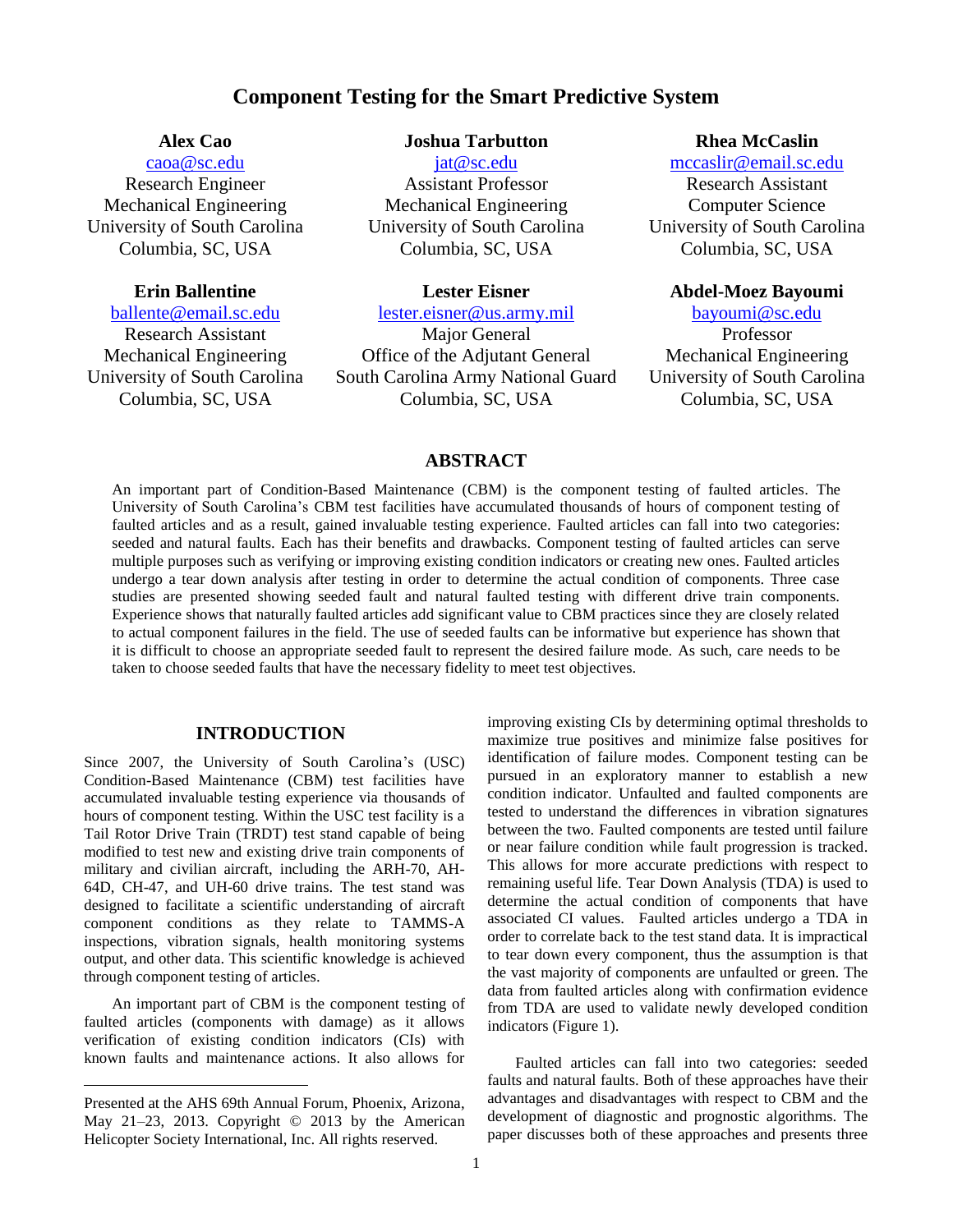

**Figure 1. Component Testing Phase of the Roadmap for Condition-Based Maintenance at the University of South Carolina**

case studies covering the two methods and the insights gained from the experience.

## **BACKGROUND AND HISTORY**

The CBM program at USC started in 1998. Initially, the program started as a cost-benefit analysis for the Apache and Chinook helicopters of the on-board vibration monitoring system compared to the gold standard, the ULLS-A logistics database. The initial CBM project was a success showing potential cost savings with the on-board vibration monitoring system (Ref. 1-2). The program's next logical step for expansion was to develop as a testing site for the aforementioned sensor monitoring system. Initially, the concept was to develop single component test capabilities. A stand-alone single component test stand would not take into account items such as vibration propagation, system dynamics and to capture system level effects from coupled loading. While failures or system anomalies could be detected on test components, it would be challenging to perform root cause failure diagnosis if the source of failure is located beyond the component. Consequently, the CBM program has continued into what is now an integrated system (multi-component) test stand. As previously mentioned, the CBM test facility now contains an entire tail rotor drive train system because the drive train system is a significant source of vibration for other parts of the aircraft not directly associated with the tail rotor drive train. Currently, faulted articles are routinely tested on the test stand. Component testing on the test stand can involve a single faulted component (with multiple seeded faults) or multiple faulted components (with different faults) at a time.

The selection of a component is based on an initial investigation stage. This stage is driven by historical data sources (i.e. HUMS and ULLS-A data). By integrating and defining relationships between the two sources, the failure points which would potentially provide the most value added through CBM testing can be identified. This in turn would determine the components to be selected to determine the direction for experimental fault testing. Test stand data from fault testing provides the basis for the development of condition/health indicators and eventually predictive tools as part of a smart predictive system. An example of component selection is provided in the second case study.

#### **SEEDED FAULTS**

A seeded fault is a fault deliberately produced on a component for testing purposes. Some examples of seeded faults are i) adding sand (to simulate a desert environment), ii) adding saltwater (to simulate a sea environment) and iii) low grease (to simulate a loss of grease). One advantage of introducing seeded faults is that there would be a one-to-one correlation of the fault with the measured vibration frequency spectrum of the component. By having direct control over the component being tested, the approach turns into a controlled reproducible experiment. Seeded faults can expedite the testing process since it requires less time to seed a faulted component than to wait for a naturally occurring fault in the field. Another benefit of seeded faults is the ability to measure the rate of failure progression and the corresponding changes in CI values. Test data that can correlate CI values with fault severity on an article is invaluable in the development of a smart predictive system.

Furthermore, seeded fault testing can be used to demonstrate that fault signatures are suitably insensitive to variations in test specimen and operating environments. CIs should deliver consistent results across all available test specimens over the full range of expected aircraft operating conditions. With this in mind, seeded fault can also be used for sensor selection, development and placement. Seeded fault testing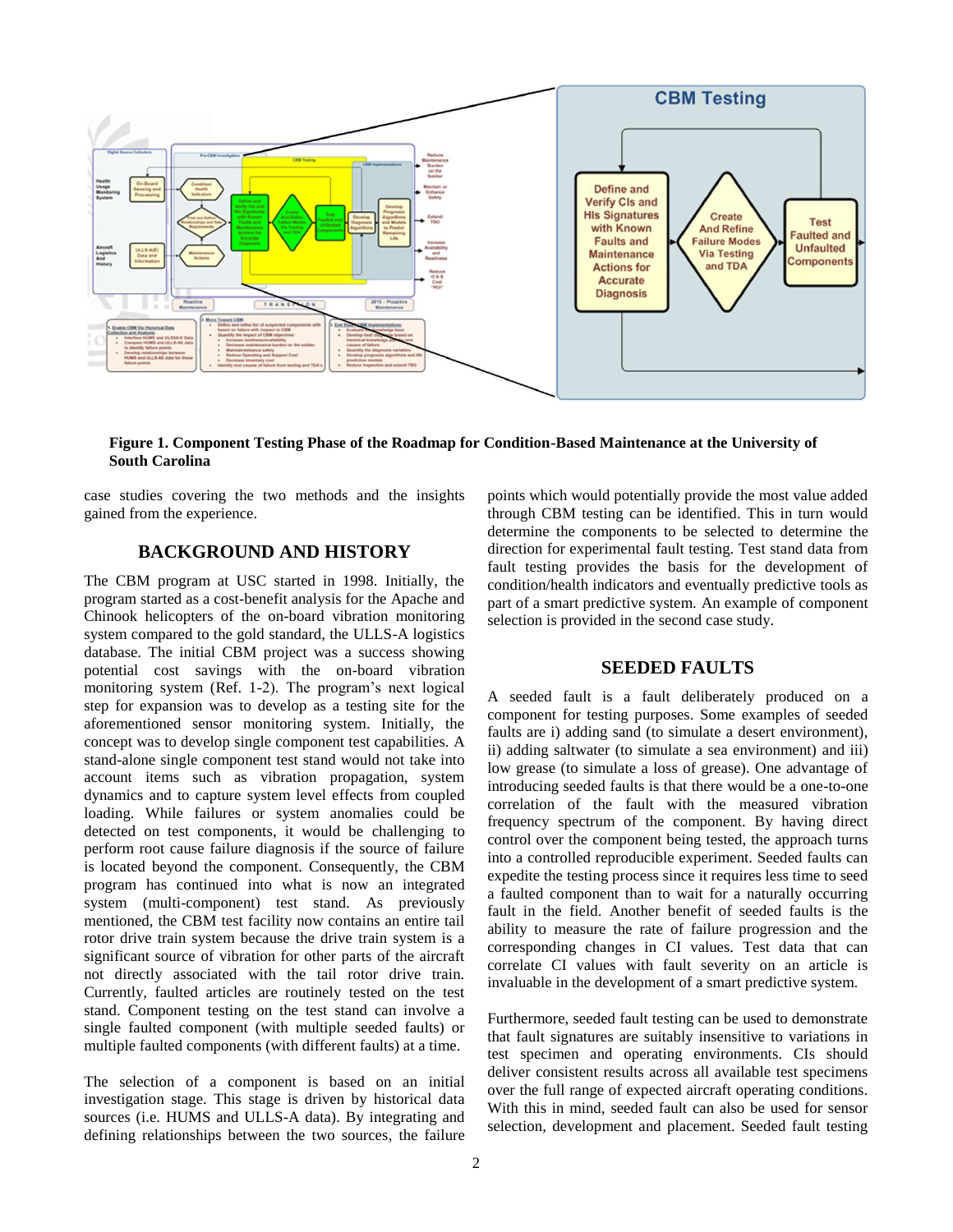can confirm that some failure modes and fault conditions are not reliably detectable by CIs and should not be transitioned to a CBM system. Seeded fault testing may reveal that an impending fault may not exhibit any measurable indication prior to failure, and therefore may not be a good CBM candidate.

One potential drawback is that the seeded faults could have low fidelity with the actual field condition of the component. Fidelity is defined as the degree to which the faulted article replicates its counterpart's behavior in the field. The determination of a seeded fault's level of fidelity is a nontrivial matter. Consequently, experimental results from a low fidelity seeded fault are not transferable to a naturally faulted component in the field. The same CIs and/or thresholds for the seeded fault would not be applicable to identifying a similar fault in the same component from the field. The seeded fault should ensure that it is representative of the component on the aircraft.

### **NATURAL FAULTS**

A naturally faulted article (also commonly referred to as field faulted) is one in which the article has become damaged from actual usage in the field. Articles can be removed from the field for testing with known faults. Sometimes the exact source of the problem is unknown and articles are chosen based on maintenance records and the onboard vibration monitoring system. This requires examining records from multiple aircraft to discern a common problem among them and then extracting the suspected articles from the field for further testing.

The advantage of this approach is that the tested article has a high fidelity with the condition in the field because it was taken directly out of field service. Thus the test results are directly applicable or transferable to future field fault analysis.

A possible disadvantage with this approach is that there might be increased difficulty to correlate failure with root cause. Also, the field articles are not reproducible for testing since no two field articles experience the exact same usage. Also, this mode of testing can be time-intensive since the testing process is dependent on waiting for a naturally occurring fault in the field. This also decreases feasibility of validation and causes potential delay of implementation. Tracking fault progression with natural faults is also limited since it is unlikely that the field article will be removed at the incipient stages of failure for testing. Fault progression tracking would likely be limited to the latter stages of failure modes.

#### **CASE STUDIES**

In this section, three case studies are presented with a discussion of the research and testing results. The case studies are as follows:

- 1. Seeded fault testing of hanger bearings
- 2. Seeded fault testing of a tail rotor gearbox with a discovery of a natural fault
- 3. Natural fault testing of an intermediate gearbox

#### **Seeded Fault Hanger Bearings Study**

The objective of the hanger bearing seeded fault test was to examine whether existing CIs would respond to failure modes simulated by seeded faults (Ref. 3). A Functional Hazard Assessment (FHA) on the hanger bearings identified and classified possible failure conditions such as spalling and thermal runaway induced by loss of lubrication, corrosion, temperature degraded grease, sand/dust contamination, or saltwater contamination. A sheared or seized tail rotor shaft would result in loss of aircraft antitorque. Consequently, this could result in the crew being unable to control the aircraft and continue safe flight possibly leading to loss of crew and aircraft. As a result of the FHA, the following seeded faults for the test were chosen as follows:

- i. cut grease seal
- ii. reduced grease
- iii. heat degraded grease
- iv. fine sand contamination
- v. machined spall
- vi. coarse sand contamination
- vii. saltwater corrosion

Seeded fault tests were performed on helicopter hanger bearings on USC's TRDT test stand. Some test articles had more than one seeded fault and some runs tested more than one faulted article at a time. For the seeded faults 1-5 listed above, over 8000 hours of testing were done on these seeded fault articles with no substantial evidence that the CI values were responding (i.e. increasing) as expected. Specifically, the CI values never exceeded the red (lack of functionality) or yellow (component's functionality is reduced) threshold setting.

Thermal runaway was also not detected as thermocouple readings for the hanger bearings tended to stay level over the course of the test. Moreover, TDA was performed on each article after hundreds of hours on the TRDT test stand. Each hanger bearing article was given a color code rating of green. According to the TDA color code scorecard, green represents either a fully functional operational component and no maintenance is required or a component that is functional with degraded performance (as with the faulted hanger bearing articles) and needs to be monitored frequently (Ref. 4). This indicates that the seeded faults chosen did not have a high fidelity in representing the failure modes and as a result, the seeded faults were not detectable by existing CIs.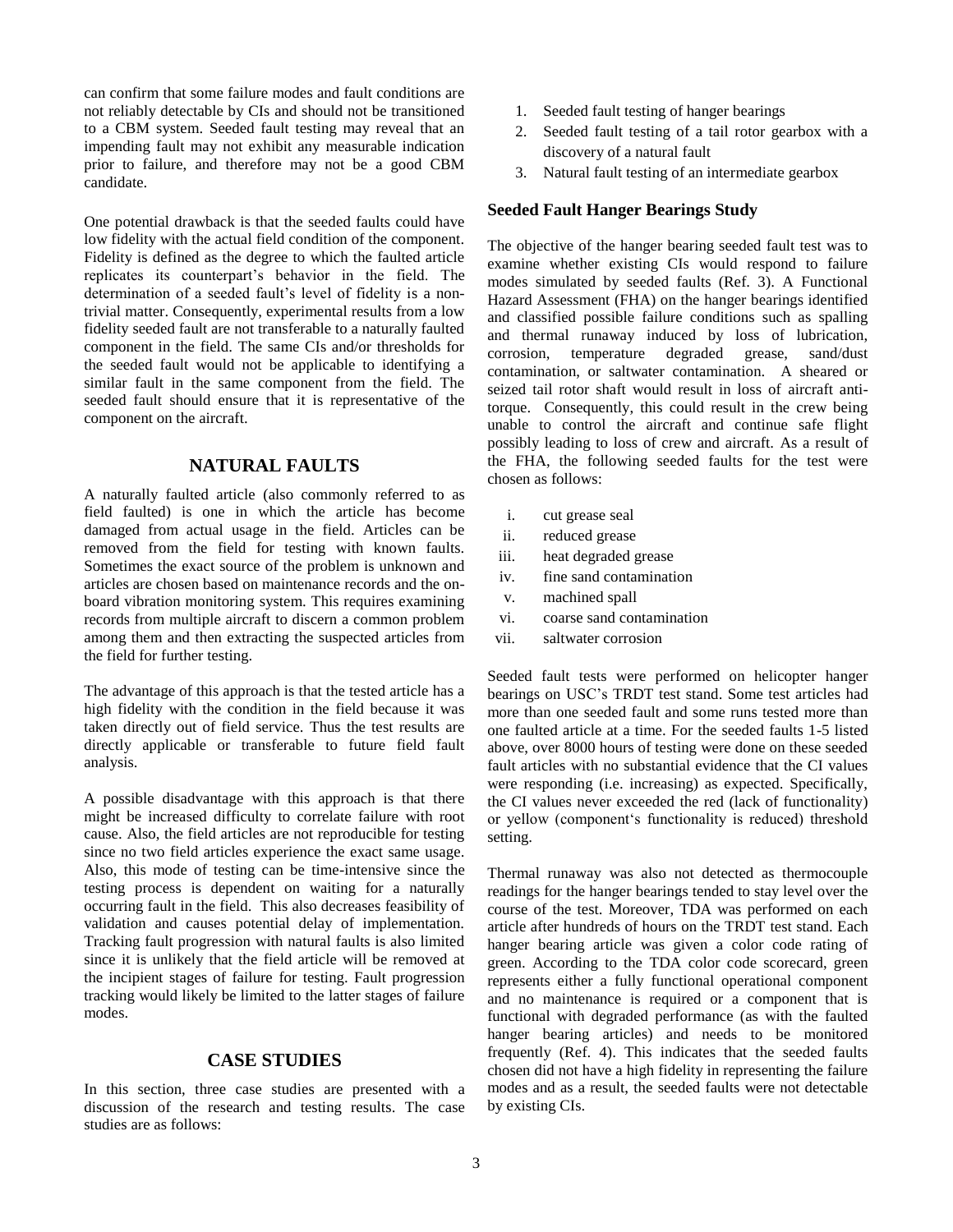In these cases, the evidence showed that the articles were unfaulted (i.e. functional components with degraded performance). However, not all the testing was wasted effort. Since the hanger bearing articles were not indicating failure, the tests were now viewed in another light; as endurance tests to achieve CBM credit. CBM credit is defined as the approval of any change to the maintenance schedule of a component such as an extending operating time between maintenance, overhaul or inspection. In particular, CBM credit was sought for extending the time between overhaul (TBO) for the hanger bearing from 2750 to 3250 hours. The L10 operational life of the grease in the hanger bearings, with temperature as the primary concern, is estimated to be a minimum of 6000-6500 hours. The accelerated grease life testing demonstrated that a hanger bearing with degraded/contaminated grease was capable of operating satisfactorily for a minimum of 3250 hours beyond the point of grease degradation that would be expected after 6000-6500 operational hours. These two pieces of information helped support the technical basis for a hanger bearing TBO extension. What initially started as a seeded fault test transformed into a component endurance test for CBM credit for extending TBO.

Among the successful seeded faults were the saltwatercorroded hanger bearings. These articles showed elevated CI readings in the yellow and red regions. The TDA color code for these articles was red. The results suggested that the threshold for the amplitude demodulated bearing CIs could be lower for the field. The CI data along with evidence from the TDA provided the confirmation for the fault.

In another analysis, the seeded fault data was used to verify the aft hanger bearing energy CI threshold limit (Ref. 4). For the saltwater-corroded bearings, the current yellow threshold limit, 7g, effectively separated the faulted bearing from baseline values (Figure 2).



**Figure 2. Distribution of Aft Hanger Bearing Energy CI values for saltwater corrosion (Source: ADS-79C HDBK)**

Similar finding were found for coarse sand contamination in that the same CI was able to distinguish between coarse sand contaminated bearings from baseline values. However, for fine sand grease contamination this was not the case as the yellow threshold was set too high to detect the vast majority of readings (Figure 3).

The analysis showed that one CI could be used to detect multiple root causes (saltwater-corroded and coarse sand grease contamination). The analysis also showed that the same CI could be virtually ineffective in testing similar seeded faults (fine sand grease contamination). Figure 3 shows that a lower yellow threshold  $(CI = 3.78)$  would have been able to distinguish between the two groups with a high true positive rate (99.7%) and high true negative rate (93.3%). However, this would not have been supported by the TDA and the resulting color code rating of green given to the fine sand contaminated article. Thus, verification of CIs and seeded faults by tear down analysis is necessary to confirm the condition of the article.



**Figure 3. Distribution of Aft Hanger Bearing Energy CI values for fine sand contamination (Source: ADS-79C HDBK)**

#### **Tail Rotor Gearbox Output Seal Study**

The AH-64D tail rotor gearbox (TGB) assembly is the subject of our second case study. This aircraft model and component were chosen based on a systematic initial investigative stage. As part of its initial CBM effort, USC and the Army identified the type of components to be tested based on Unit Level Logistics Support – Aviation (ULLS-A) data and mission databases over a period of several years (Ref. 5). The ULLS-A system was used to track fields such as: part serial number, cost, man hours for installation and troubleshooting, test flight hours for confirmation or operational crew hours, whether part is related or not to vibration, and results from tear down analysis (if available). Data from multiple aircraft models at different establishments and environments were obtained accounting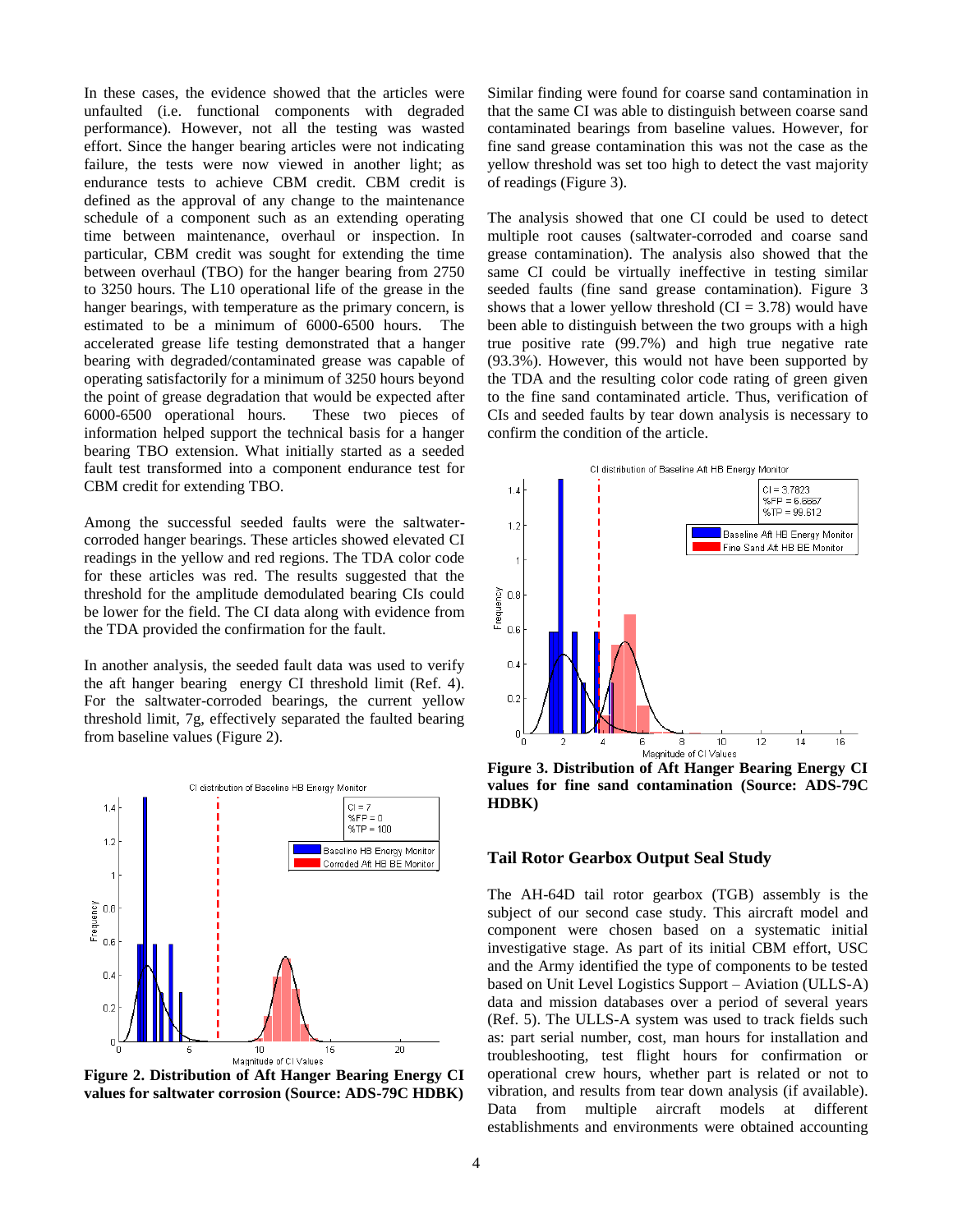for over 35,000 flight hours and millions of data records. Parts that were replaced due to failure were tabulated. The data showed that a high number of incidences (n=19) occurred for the AH-64 tail rotor gearbox (Figure 4). Upon further investigation of the data, it was determined that the leading cause (in 39% of the cases) of TGB removal was leaking liquid (i.e. grease) (Table 1). Thus, the case of the AH-64 tail rotor gearbox leaking grease through its output seal was determined to be a prime candidate for component testing (Ref. 6). The associated grease loss, in the field, was sufficient grounds for immediate grounding of the aircraft (for fear of failure of the static mast ball bearings) and an unscheduled maintenance action for the complete replacement of the tail rotor gearbox.

| <b>NUMBER OF INCIDENCES</b><br>(DATA BASED)        |           |      | <b>COMPONENTS/</b><br><b>SUBSYSTEMS</b>                   | <b>CHINOOK</b><br>CH-47                                            | <b>APACHE</b><br>AH-64 | <b>BLACKHAWK</b> |
|----------------------------------------------------|-----------|------|-----------------------------------------------------------|--------------------------------------------------------------------|------------------------|------------------|
| CH                                                 | AH        | UH   |                                                           |                                                                    |                        | <b>UH-60</b>     |
|                                                    |           |      | Hanger Bearings (Fwd) or<br><b>Viscous Dampeners (HB)</b> |                                                                    |                        | ✓                |
|                                                    |           |      | Hanger Bearings (Ctr) or<br><b>Viscous Dampeners (HB)</b> |                                                                    | N/A                    | ✓                |
|                                                    | $9(aff)*$ |      | Hanger Bearings (Aft) or<br>Viscous Dampeners (HB)        |                                                                    |                        |                  |
|                                                    | $5*$      |      | Intermediate Gear Box (IGB)                               | N/A                                                                |                        |                  |
|                                                    |           |      | Oil Cooler (OC)                                           | N/A                                                                | N/A                    | √                |
|                                                    | $2*$      |      | <b>Tail Rotor Swash Plate</b><br>Bearing (TRSP)           | N/A                                                                |                        |                  |
|                                                    | $19*$     | $2*$ | Tail Rotor Gear Box (TGB)                                 | N/A                                                                |                        | √                |
|                                                    | $4*$      | $1*$ | Main Rotor Swash Plate<br><b>Bearing (MRSP)</b>           | ✓                                                                  |                        |                  |
|                                                    |           |      |                                                           |                                                                    |                        |                  |
|                                                    |           |      | LEGEND                                                    |                                                                    |                        |                  |
| <b>TAIL ROTOR DRIVE TRAIN</b><br><b>TEST STAND</b> |           |      | <b>MAIN ROTOR SWASH PLATE</b><br><b>TEST STAND</b>        | * INDICATES INCIDENCES WHERE PARTS<br>WERE REPLACED DUE TO FAILURE |                        |                  |

**Figure 4. Part Failure Incidences via ULLS-A Data for three different aircraft models and eight components / subsystems**

|  |  |  | <b>Table 1. Causes of Tail Rotor Gearbox Removal</b> |  |  |
|--|--|--|------------------------------------------------------|--|--|
|--|--|--|------------------------------------------------------|--|--|

| Reason                            | Pct. |
|-----------------------------------|------|
| Leaking (liquid)                  | 39%  |
| Seal/Gasket Blown                 | 10%  |
| Worn Excessively                  | 10%  |
| Scored                            | 9%   |
| Grooved                           | 7%   |
| <b>Beyond Specified Tolerance</b> | 6%   |
| Pitted                            | 4%   |

The objective of the study was to demonstrate that the aircraft could continue to operate with a leaking output seal until the aircraft reached a major maintenance event (250 hours interval). A secondary objective was to characterize the failure of the static mast ball bearings. A seeded fault was introduced with the removal of some of the seal material and a hoop spring to induce a leak in the output seal. The static mast ball bearing was anticipated to fail because of this seeded fault.

During the test, it was discovered that the grease was moving from the main gear compartment to the static mast. This caused the gear mesh surface to be starved of grease eventually leading to catastrophic failure of the input gear teeth. Figure 5 shows images of the fault progression for the gear mesh tooth at seven time intervals for one of the test articles. It also shows how the tooth wear could be related to temperature, vibration and grease in a hypothetical model for data fusion for diagnostic algorithm development. This data fusion of different condition indicators is part of the CBM analysis envisioned as part of a smart predictive system (Figure 6).

While the seeded fault test did not characterize a failure of the static mast ball bearings, it discovered a previously unknown natural fault (grease movement between two compartments of the tail rotor gearbox). The conclusion was that a leaking output seal can cause gearbox failure only if the main compartment grease levels are not properly maintained. Thus by adding more grease to the gearbox, the gearbox can continue to operate nominally without a need for an unscheduled maintenance action.

Unbeknownst at the time, the seeded fault test was also testing a naturally faulted component. While the seeded fault testing did not produce the anticipated failure mode, the testing and subsequent discovery of the natural fault allowed the test to meet its main objective of demonstrating that the aircraft could continue to operate with a grease leak until its next major maintenance event. Not only that, but it resulted in the publication of several Airworthiness Releases changing maintenance practices in the field. In this case, the natural faulted article provided more value added than the planned seeded fault test.

### **Intermediate Gearbox Oil-Grease Study**

The AH-64 intermediate gearbox (IGB) was found to eject large volumes of grease through its breather port (Ref. 7). This required the aircraft to land for immediate maintenance. This natural fault occurred even after the IGB was recently serviced. The study sought to compare the effects of using oil vs. grease in the IGB with respect to the ejection of lubricant, temperature and vibration. In this case, seeded fault testing would have been challenging since it would be difficult to create a fault that would emulate the burping of lubricant.

The first test had the gearbox burping foamy oil for the first hour of testing before subsiding. The volume of oil lost through burping was about half of the initial amount. The oil level was refilled to its original amount and no more oil burping took place for the rest of the tests (about 200 hours). The use of oil also lowered the IGB operational temperature from 225°F to 175°F after a week of operation. With regards to the IGB CIs, few major differences were observed, though several CIs did change when oil was used in the article. Though these vibration variations were slight and did not affect the performance of the IGB, they do serve to highlight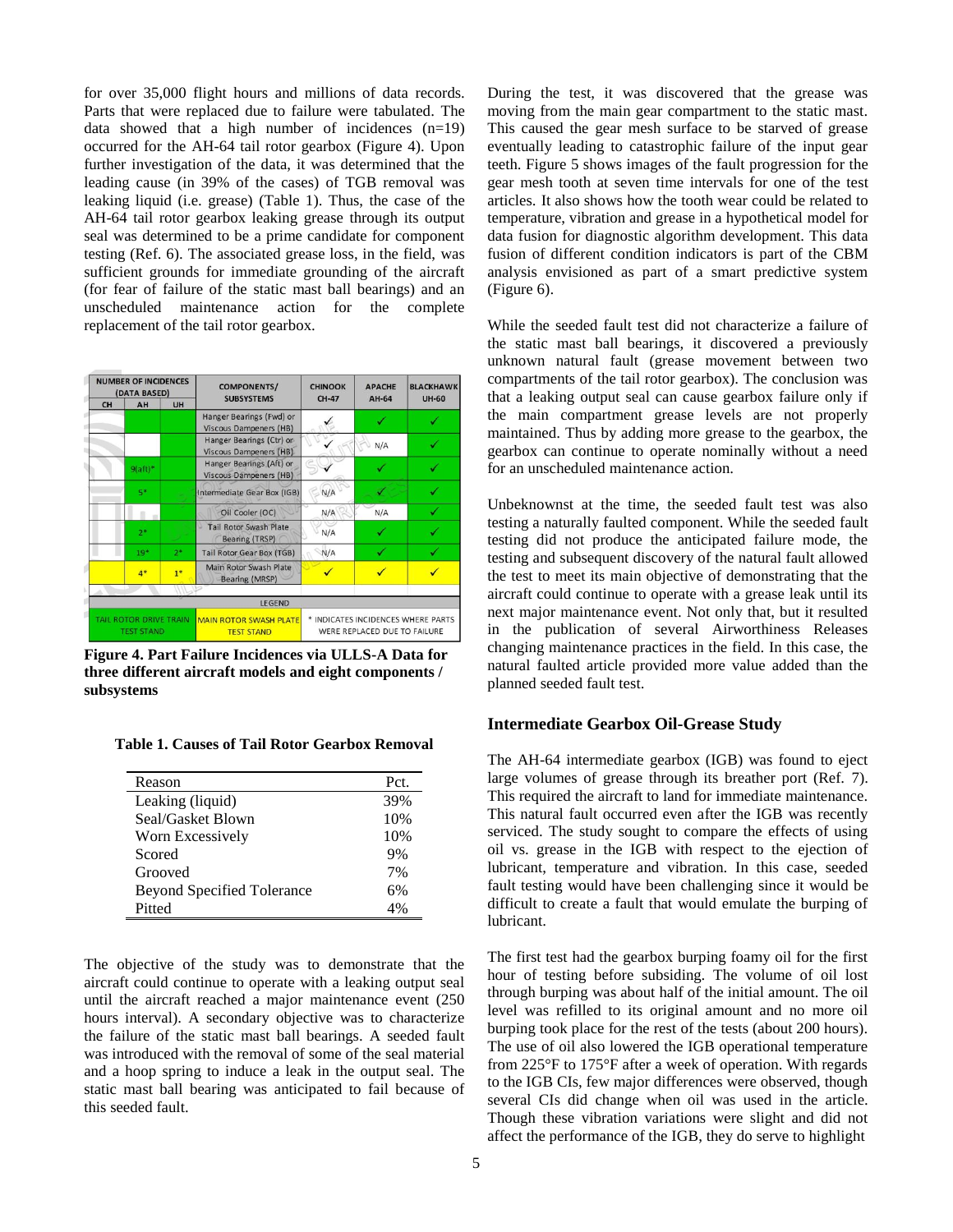

for the tail rotor gearbox **Figure 5. Diagnostics modeling: hypothetical data fusion of temperature, grease, vibration and tooth wear** 



**Figure 6. Data fusion of different CIs from figure 5 is part of the CBM analysis envisioned as part of a smart predictive system.**

the fact that lubricant does have some measureable impact on the vibration levels of the component. There were no indications of oil outperforming grease with respect to the

CIs. Overall, the results showed that the oil did not have any negative effects on the IGB and that the component was healthy throughout the testing.